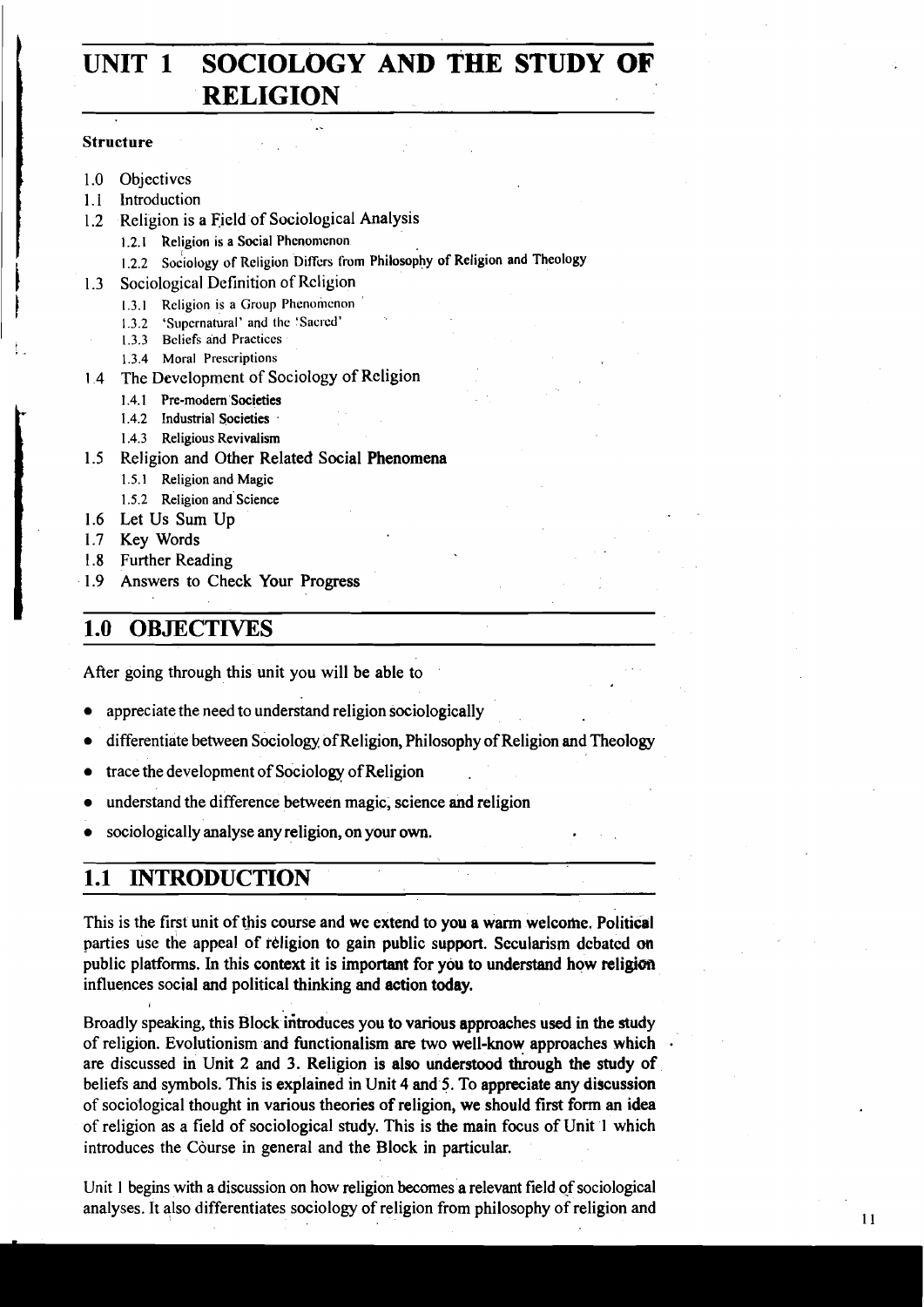**The Study of Religion** theory. Efforts are then made provide a sociological definition of religion by listing out and elaborating the characteristics of religion. This is followed by an outline of the development of Sociology of Religion. And before summing up, religion is differentiated from and related to magic and science.

# **1.2 RELIGION IS A FIELD OF SOCIOLOGICAL ANALYSIS**

- How do sociologists study religion using the scientific method?
- Is it at all possible to study religion?
- How are 'gods' and 'heaven' connected with sociology?
- When there are philosophers and theologians to study religion, why should sociologists also study religion.
- Religion is something 'sacred'. How can we take it an object of study?
- Religion is a personal affair. Why should a sociologist intrude on an individual's privacy?

Ttfese are some of the queries, which come to mind. Your questions are absolutely genuine and if you try to find answers to them, you might very well and up a sociologist of religion, yourself.

Sociologists find religion a relevant field of inquiry because religion is a social phenomenon. Moreover, a sociologist concentrates on issues and questions which are not generally considered by theologians and philosophers. The sociologist of religion focuses on the links between religion and other social phenomena such as politics, economics, science and technology. The sociologist of religion is not bound in his/her professional writing to accept prescriptions of a particular religion. A recent book on religion by Lawson and MacCauley  $(1990; v)$  is dedicated to those who taught that "...religion need not be a force to be feared nor a dogma to be embraced, but simply a way of life". To the extent religion is a way of life, it is perfect field of sociological analysis. Now we will see what this means.

### **1.2.1 Religion is a Social Phenomenon**

What do we mean when we say something is 'social'. It broadly refers to

a) cxpcricnce of human beings as a collectivity in all parts of the world,

b) relationships between human beings, probably in all walks of their life, and

c) to all facets of everyday human life, for example, education, politics, economy etc.

Every society has religious beliefs, rites and organisations. Religion very often affects our understanding of the everyday life. The way in which we relate to each other is very often influenced by our religious beliefs. Religions is also related to politics, and to economic activities like production, distribution and consumption. Religion can unite human being together, but also sow hatred among them. Religion may produce differing impacts in different places. At one end of the globe, it serves to justify oppression and unequal distribution of resources. The same religion, you may .find, serves as a reason to resist and struggle against oppression, at the other end of the globe. 1f religious beliefs are the same, then how do we explain why people react differeritly in different parts of the world? All religions teach love and universal brotherhood. Even then, why do people 'fight' amongst themselves and 'die' in the name of religion? It is precisely these sets of question, and the like which sociologists study. In a book on *Religion, Society and the Individual,*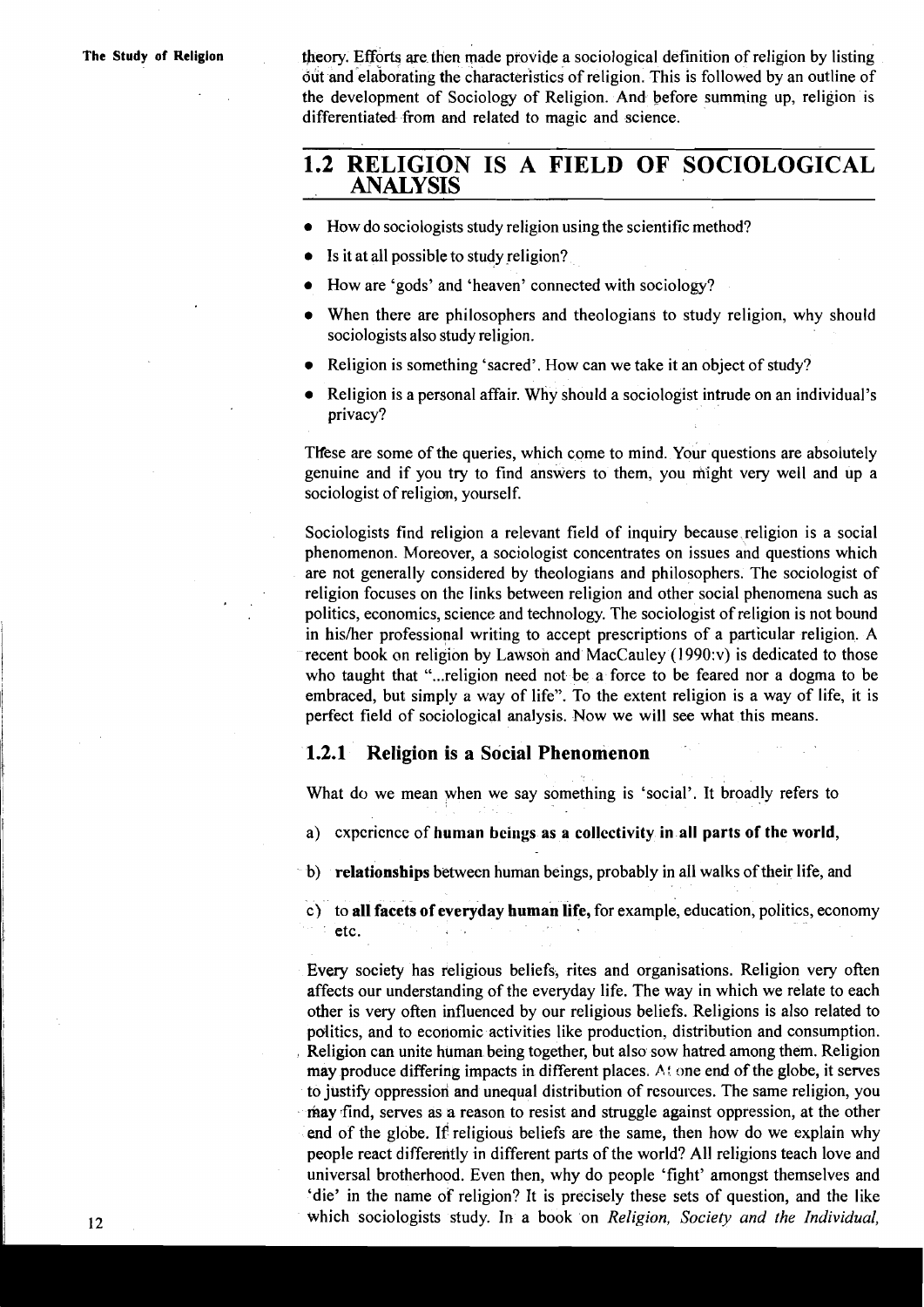Yinger **(l957:xi)** wrote that religion is a social phenomenon, because it is "woven into the fabric of social life".

Whether a believer or non-believer, a sociologist is supposed to observe without bias the way in which people experience religion. May be a sociologists curious to understand the different ways in which the rich the poor experience religion. Reality is not what meets our eyes alone. A sociologist most often tries to unearth the explicit, outwardly visible reality. But behind this lies the invisible trend—the increasing criminal trends of party politics. Further in times of acute crisis, there tends to emerge a strong fervor of religious revivalism. By research, a sociologist might possibly prove that the rich use religion during crises to exploit the masses. or, it may be that the masses recall and revive religion during crises, as a measure of hope.

By now, you would have understood that religion is a social phenomenon and hence it is legitimately a field of sociological study. Sociology of religion attempt to understand the relationship between religion and society. Religion and society have positive as well as negative effects on each other. Apart from this, sociologists also study the relationship between religion and various other social institutions like education, government and economy. They try to study the separate meaning of religion for.various groups and levels in a society. This is certainly different from what is of concern to a philosopher of religion and theologists.

Let us now discuss the difference between sociology of religion, philosophy or religion and theology.

# 1.2.2 **Sociology of Religion Differs from Philosophy of Religion and Theology**

Clear-cut distinctions cannot be made between sociology of religion, philosophy of religion and theology. This is because they concentrate on the study of a singly social reality, that is religion, and no social reality can be separated like atoms. When we try do differentiate between disciplines, we do so in terms of their focus and specific issues. To be specific, though sociology of religion, philosophy of religion and theology differ in their focus and the issues of analytical interest, they have much to contribute to the development of each other. Let us see how they differ in their focus and the issues of analytical interest.

## **Box 1.01**

 $\vert$ 

 $\overline{\phantom{a}}$ 

**A** sociologist may be a believer, and need not necessarily study religion. But if one is interested in the mutual interaction between religion and society, there are a number of issues one can investigate, for example, rituals, sects, or different aspects of a religion or a whole of religion as it operates in different setting. In other words, a sociologist has a vast domain from which to choose the particular area of study. Whether good exists or not is not a question a sociologist is interested in. Sociology of religion cannot prove or disprove the existence of god, or judge whether a set of values are right or wrong. **Sociology of religion is not an agenda of socio-religious reform.** 

The focus of the three disciplines is broadly as follows

i) **Sociology of religion** does not ask, whcthcr god cxists. Rather, sociology of religion asks, if **people believe** that god exists, 'why do they believe', 'how do they come to believe?, 'how do they describe their god?, and 'is there any relationship between their description of god and their social conditions?' Similarly, sacrificing goats or buffaloes for deities cannot be certified as right or wrong by the sociologist. To be precise, the question of 'what ought to be?' does not belong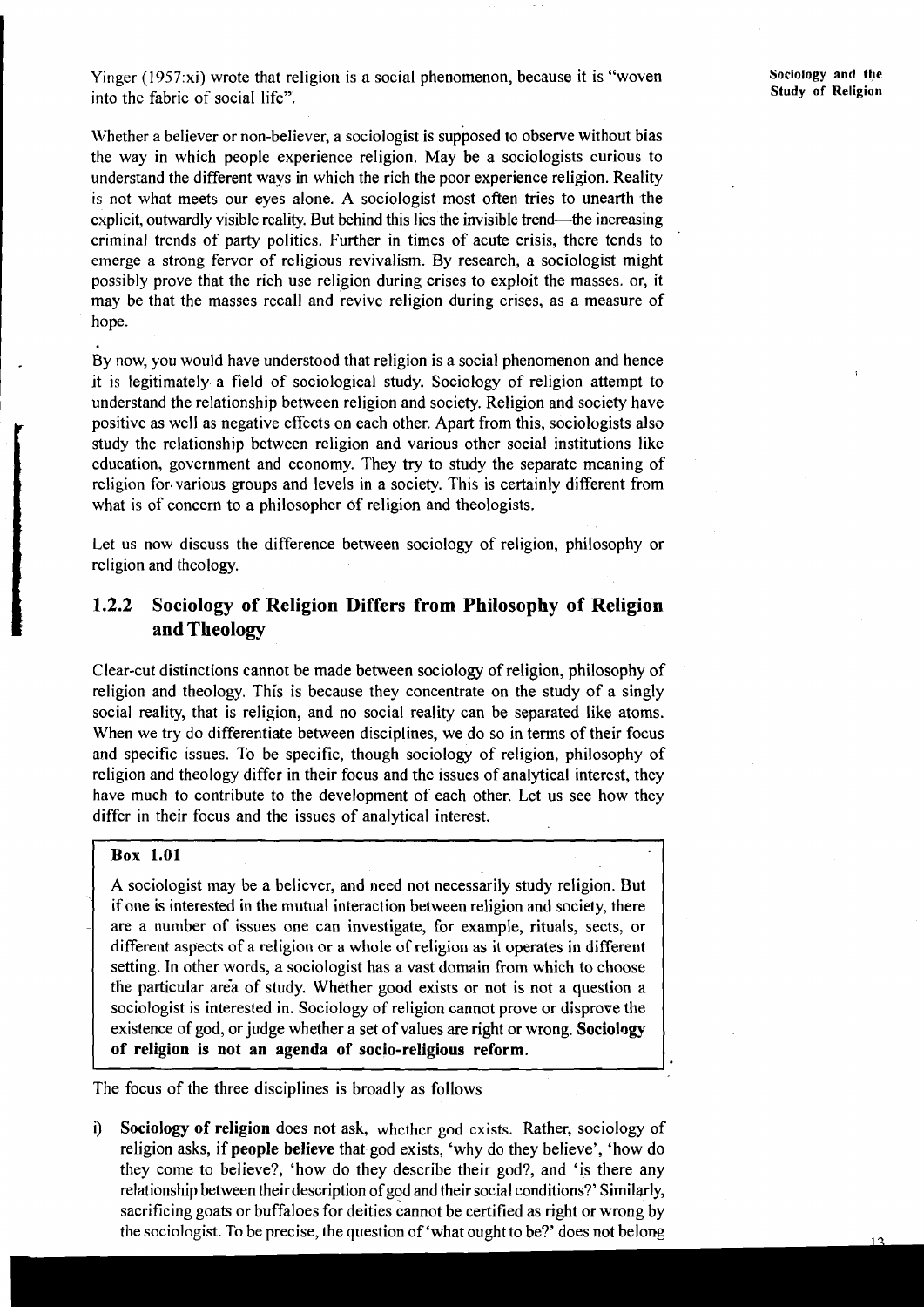**The Study of Religion** to the sociology of religion. One should bear in mind that, a sociologist aims at a sociological anabsis or religion and **not** a religious analysis of society.

- **ii) Philosophy of religion** differes from the above. Philosophy has many specialisations like metaphysics, epistemology and ethics. Metaphysics is, broadly put, the study of the abstract. As a metaphysician, a philosopher or religion has to deduce arguments for and against the existence of god. Epistemology is a study of the 'basis' of knowledge. Accordingly, as an epistemologist, a philosopher of religion examines the possibility of knowing god through various means. A philosopher of religion also concentrates on the relations between religion and morak or morality.
- **iii) Theology** differs from both the above. Theologians are necessarily believers. They believe in the existence of god (in whatever from it may be) and try to understand the nature of divine beings by studying the faith of its believers. By analysing the people's experience of god, theologians try to understand god and god's plans. Theologians are recognised religious leaders. For example, there are Hindu theologians(Pandit, Acharya, Heads of Monasteries), Muslim theologians (Mulla theologian is interested in the comparative study of belief systems in two religions, but she or he is more close to her or his own religion than the other. Probing the soundness of beliefs of a particular religion also falls within the scope oftheology. As Scharf (1970: 12) would say, whereas atheologian bases the analysis ofreligion on human experience in general, a sociologist pays attention to 'particular experiences of particular societies'. In a somewhat similar way, whereas theologians need not necessarily depend on 'society' for their explanations sociologists believe that religious beliefs and practices can be understood and explained **only** within their social context.

So far you have been given to understand the nature and scope of sociology of religion and how it differs from philosophy of religion and theology. In the next section sociological definition of religion is unfolded so that you understand religion as a group phenomenon.

#### **Check Your Progress 1**

- i) Mark Yes or No against each of the following statements
	- a) A sociologist of religion peed not necessarily be a believer.

Yes No

b) Religion is a social phenomenon because it is a system of shared beliefs and collective practices.,

Yes No

c) Sociology explains religious beliefs and practices, in their social context.

Yes No

d) Religion is the only source of moral values.

Yes • No

**ii)** How is religion a social phenomenon? **Explain** in ten lines.

.............................................. ....................................................................... .................................................................................................................... .................................................................................................................... .................................................................................................................... ...........................,................<..........................................?............................

14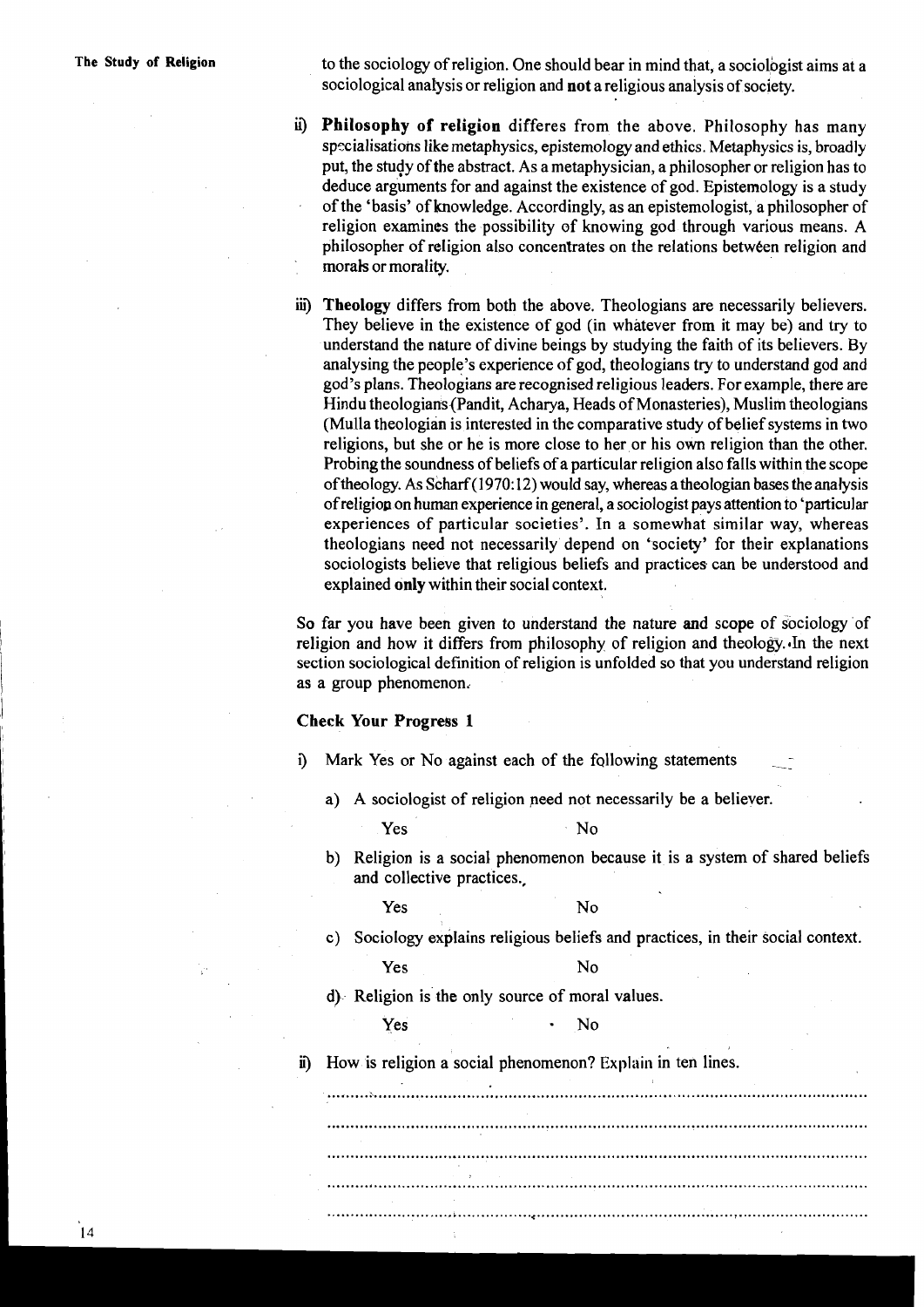| iii) Mention any two differences between sociology of religion and theology. Use<br>five lines for your answer. |  |  |  |
|-----------------------------------------------------------------------------------------------------------------|--|--|--|
|                                                                                                                 |  |  |  |
|                                                                                                                 |  |  |  |
|                                                                                                                 |  |  |  |
|                                                                                                                 |  |  |  |
|                                                                                                                 |  |  |  |
|                                                                                                                 |  |  |  |

# **1.3 SOCIOLOGICAL DEFINITION OF RELIGION**

A definition helps us to identify clearly the subject of our study. The primary task of sociologists, before undertaking any research, is that they should define the object of their study. Very often definitions tend to describe the content or substance of the object of study. But adequate care must be taken so that a definition provides the essential ideas of the object of study. Broadly, the following four characteristics of religion(s) have been identified in order to construct a sociological definition.

# **1.3.1 Religion is a Group Phenomenon**

Religion involves a group of people. Religion is a shared system of beliefs and practices. Every religion emphasises the need for collective worship. Festivals and rituals are occasions which bring people together. M.N. Srinivas (1978:202) in his study of a Coorg village observes that the festivals of village deities include a village-dance, collective hunt and a dinner for the entire village. The collective dinner, in which the entire village participates, is called 'urome' (village-harmony). Durkheim (1912), equates god with society, so much so thdt, when you worship God you are worshipping your own society. According to Durkheim God is a human creation and a social creation at that. God is, in fact, born in the collective experience ("effervescence") of coming together, leading to rituals.

Some people may hold that one's religious affiliation should not be disclosed in public either through rituals or any religious marker. According to them religion belongs to the realm of the private life. Some parents are not bothered about the religious affiliation of their sons or daughters, because it is their personal affair. Some people may even declare that. 'Mera haath Jagannath' while some may say that 'my work is my religion'. Now, you might ask, whether these individual beliefs make a religions or not. The answer is that even these individual beliefs operate in the context of shared social values and norms and to that extent they can be treated like any other religion.

Many people may be critical about religion and some of us may reject it altogether. Yet the fact remains that since religion is an aspect of culture, we learn religious values, beliefs and practices as we grow up in a society.

# **1.3.2 The 'Supernatural' and the 'Sacred'**

At the centre of almost every religion lies the idea of the supernatural. The supernatural is something beyond physical understanding. It is 'omnipotent', 'infinite',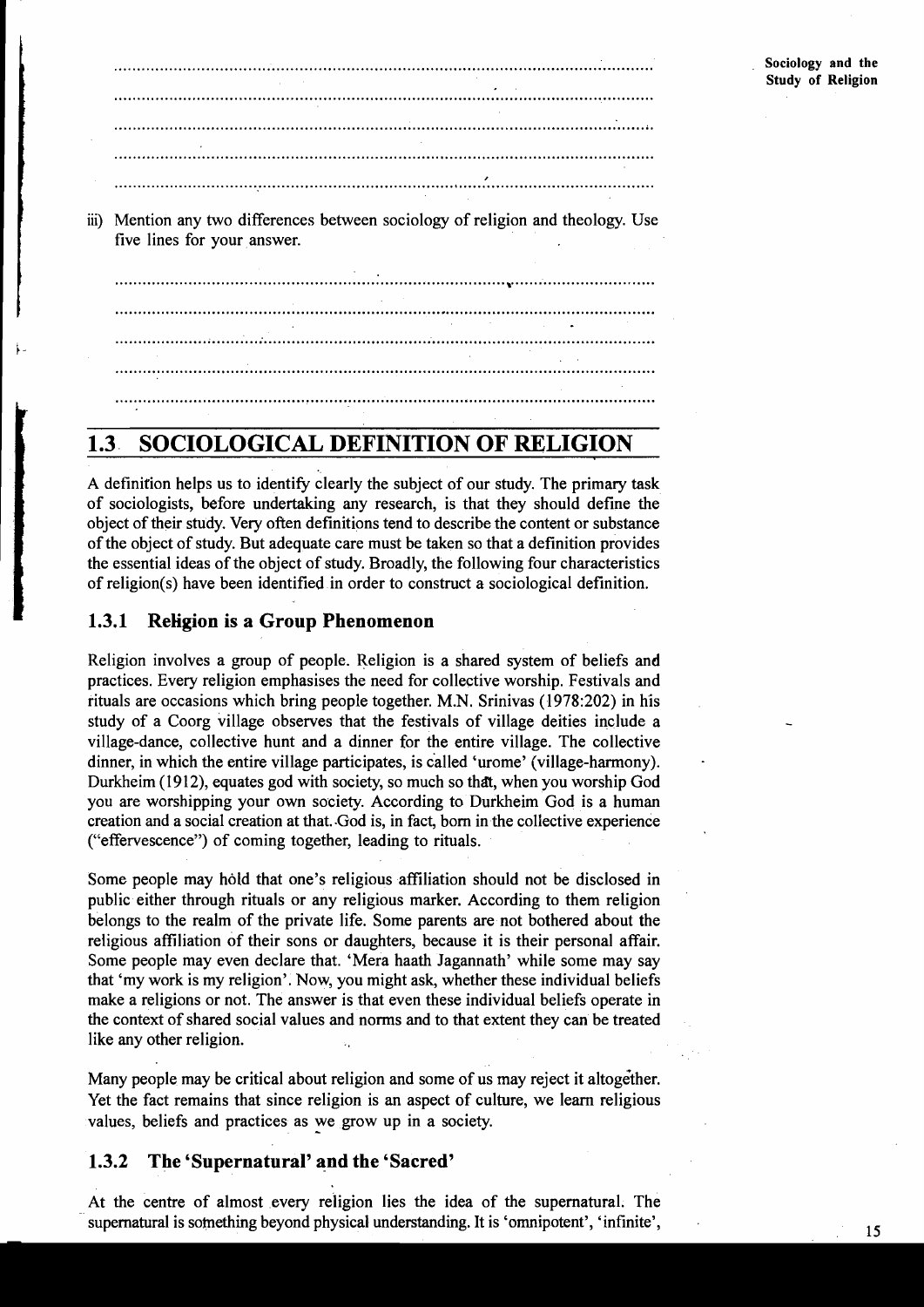**The Study of Religion** or 'extraordinary'. 'Belief in supernatural beings' was the definition for religion, offered by Tylor (1871), a famous anthropologist. Belief in the supernatural beings might also include belief in other kind of beings like magic forces, angels or souls of dead ancestors. Believers might arrange the supernatural beings in a hierarchy according to their power or they may differentiate the supernatural beings in terms of their functions. It should be interesting to note that Brahma, Vishnu and Shiva, three Hindu Gods, are said to perform the functions of creation of the cosmic order, its maintenance and destruction, respectively.

> Though the supernatural is all powerfid, 'infinite' and 'beyond senses', some people try to personify it is a human being. This can be considered as one's attempt to comprehend the supernatural. People also believe that favours can be extracted from the supernatural forces or being by pacifying them. Certain natural misfortunes may be explained with references to the anger or outrage of the supernatural. Moreover, it is not necessary that supernatural must be personified as human beings. Supernatural beings can be natural forces as well, such as wind, fire, mountain etc.

> Yet the fact remains that the notion and experience of the supernatural is present in all religions across the globe. Indeed it is among the basic areas in which both religious specialists and laypersons happen to worship, respect nerve, and propitiate the sacred.<br> $\frac{1}{\sqrt{1-\frac{1}{\sqrt{1-\frac{1}{\sqrt{1-\frac{1}{\sqrt{1-\frac{1}{\sqrt{1-\frac{1}{\sqrt{1-\frac{1}{\sqrt{1-\frac{1}{\sqrt{1-\frac{1}{\sqrt{1-\frac{1}{\sqrt{1-\frac{1}{\sqrt{1-\frac{1}{\sqrt{1-\frac{1}{\sqrt{1-\frac{1}{\sqrt{1-\frac{1}{\sqrt{1-\frac{1}{\sqrt{1-\frac{1}{\sqrt{1-\frac{1}{\sqrt{1-\frac{1}{\sqrt{1-\frac{1}{\sqrt{1-\frac{1}{\sqrt{1-\frac{1}{\sqrt{1-\frac{1}{\sqrt{1-\$

#### **Box 1.02**

All supernatural beings are not 'sacred'. There are categories of superanatural beings, like devils, evil spirit, etc. which are considered as 'evil', are also powerful. For example, it can be pointed out from the Bible that Satan (devil) was powerful enough to tempt even Jesus, when he was doing penance in the desert. Certain other categories of supernatural beings are considered to be neutral—neither good nor evil. All categories of supernatural being create, in the minds of human being, a sense of 'fear' and 'respect'.

Some scholars have argued that there is a definite distinction between the 'sacred' and the 'profane'. The 'sacred versus profane' is an opposition which correspond to other oppositions like 'other worldly versus worldly', 'extraordinary versus ordinary'. The sacred, says Durkheim (1912), is set apart and forbidden from the <sup>I</sup>profane. The world 'profane' refers to unholy, secular, mundane. Rituals are occasions during which communication becomes possible between the profane and the sacred. If one wants to approach the sacred, one must purify the set by undergoing penance l or by any other prescribed means. Many scholars have criticised this strict separation made by Durkheim between the profane and the sacred. Such a strict separation emerges out of a church or temple-entered understanding of religion. It has been widely pointed out by scholars that sacred impinges on many profane activities of everyday life. In turn, profane communicates with the sacred even during thisworldly activities.

# 1: **1.3.3 Beliefs and Practices**

Religious belief is a system of knowledge about the divine and its relationship with the human. It is simply not enough to believe in the existence of a supernatural force. The knowledge of its existence must be explained to people and to generations to come. Beliefs serves this purpose of revealing the existence of the supernatural or divine or the sacred. Belief explains the nature of the divine, the deeds, actions or words of the divine and prescribes ways in which human beings can communicate with the divine.

Belief necessarily involves a sense of the past and speaks about a tradition, in the sense of a custom followed for a long time. It narrates the history of communication

 $16$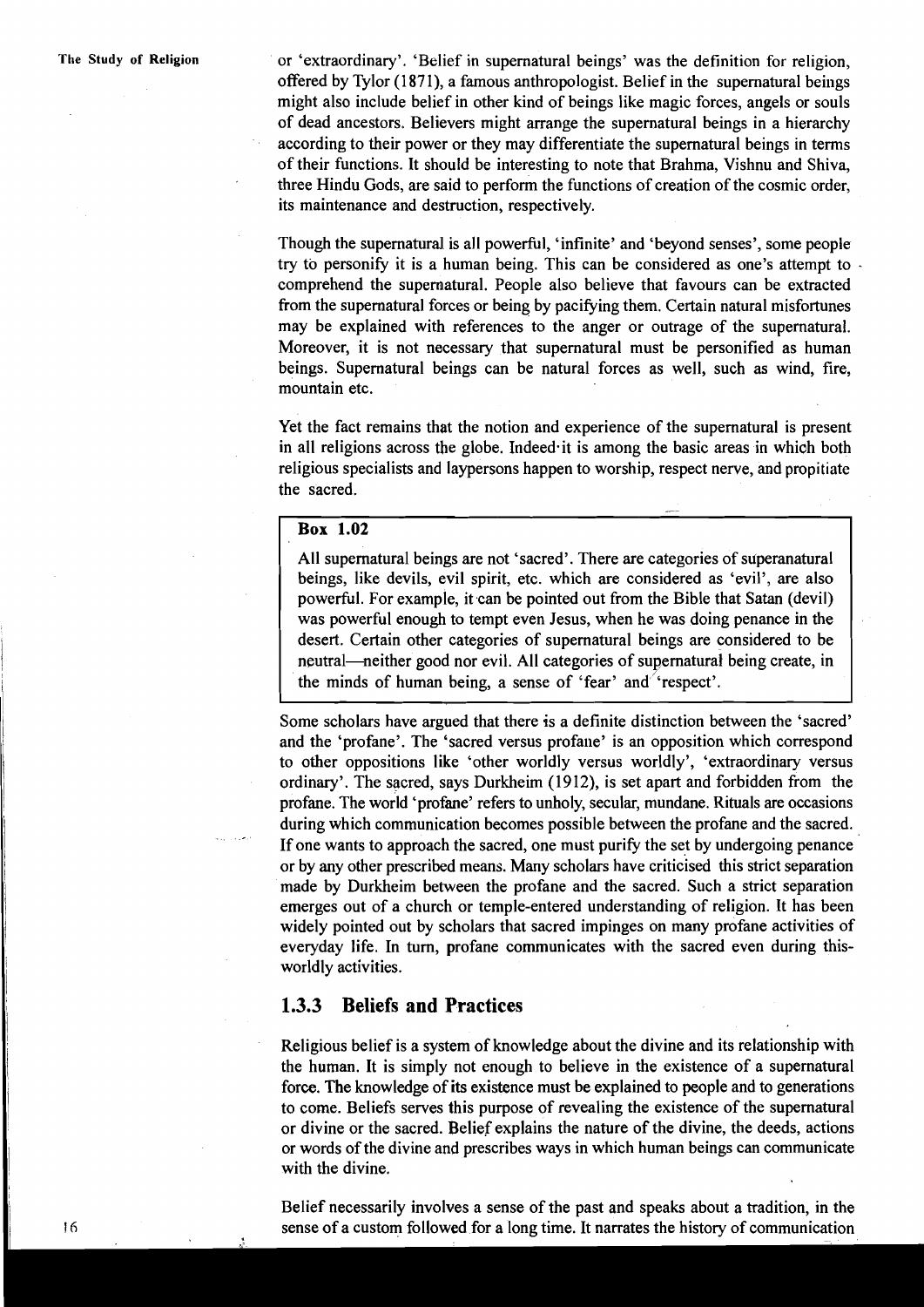between the divine and human, and in doing so gives meaning to ritual.

Ritual is an act performed repeatedly and according to custom. It is ceremonial and formal. Most often rituals are invested with specific purposes. Rituals are series of symbolic actions which have a specific meaning in relation to religious beliefs. Rituals tend to be standardised, repeated and condensed. In pre-modern societies, rituals tend to be very elaborate and even minute details are observed carefully, in order to get full benefit. Rituals may be performed collectively, or individually. Where rituals are performed collectively, either every one performs or only the specialists perform while the believers participate. Shaman, **pujari,** priest are examples of ritual specialists. They recite extensive prayers or chants (mantra) and simultaneously perform the ritual acts (see Unit 4 in this Block and Units 5, 7, **<sup>L</sup>**8 in Block 2).

There is a debate in sociology or religion on the nature of the belief and ritual. Some scholars have argued that ritual emerged before an elaborate system of belief. Durkheim is one among them. Another group of scholars argue that people tried to explain the mysterious through belief first and then the ritual followed. Let us now talk about religious behaviour as a source of moral values.

# **1.3.4 Moral Prescriptions**

In the previous section we stated that religious beliefs and rituals help human beings to communicate with each other. When human beings define their relationship with the 'sacred', they also define their relationship with fellow human being. Some behavioral patterns' are prescribed as compulsory before one can related to god. This is how morals are born out of religion. As an example, it must be pointed out that the 'Ten Commandments' form an essential component of Jewish-Christian religion. Commandments are moral prescriptions for human beings to relate to god. Religion is the source of moral values, and religion without moral prescriptions is virtually not possible. Religion can distinguish between the right and the wrong, more powerfully than other social institutions.

There are many sources of moral prescriptions in a society, such a family, education and law. People who believe in a particular religion are also expected to adhere to its moral prescriptions. Thus more prescriptions come to be shared by all the members of the group. Religion and certain of its moral prescriptions are more relevant today than ever before, because some people hold that science is increasingly becoming inhuman. Billions of dollars are poured into arms and weapon manufacture, military science and technology, when millions of human beings die of starvation in Africa, Latin America and many other parts of the globe. In this context, militarydefence expenditure bccomes a moral issue. For example, in order to follow the religious principle of non-violence, prevention of the increasing militarisation of science can become a moral commitment.

Now, before going on to the next section on Development of Sociology of Religion, complete Activity 1 and Check Your Progfess 2.

 $\sigma_{\rm c}$  ,  $\tau$ 

# **Activity 1**

Four characteristics of religion have been identified and developed in order to give a sociological definition of religion. Now you fiame a sociological defmition, yourself, after carefully reading the sections 1.2 and 1.3. Meanwhile, a specimen of the definition of religion is given to guide you.

Religion is a system of moral prescriptions, beliefs and practices, which aids a community of believers to communicate with the supernatural or the extraordinary.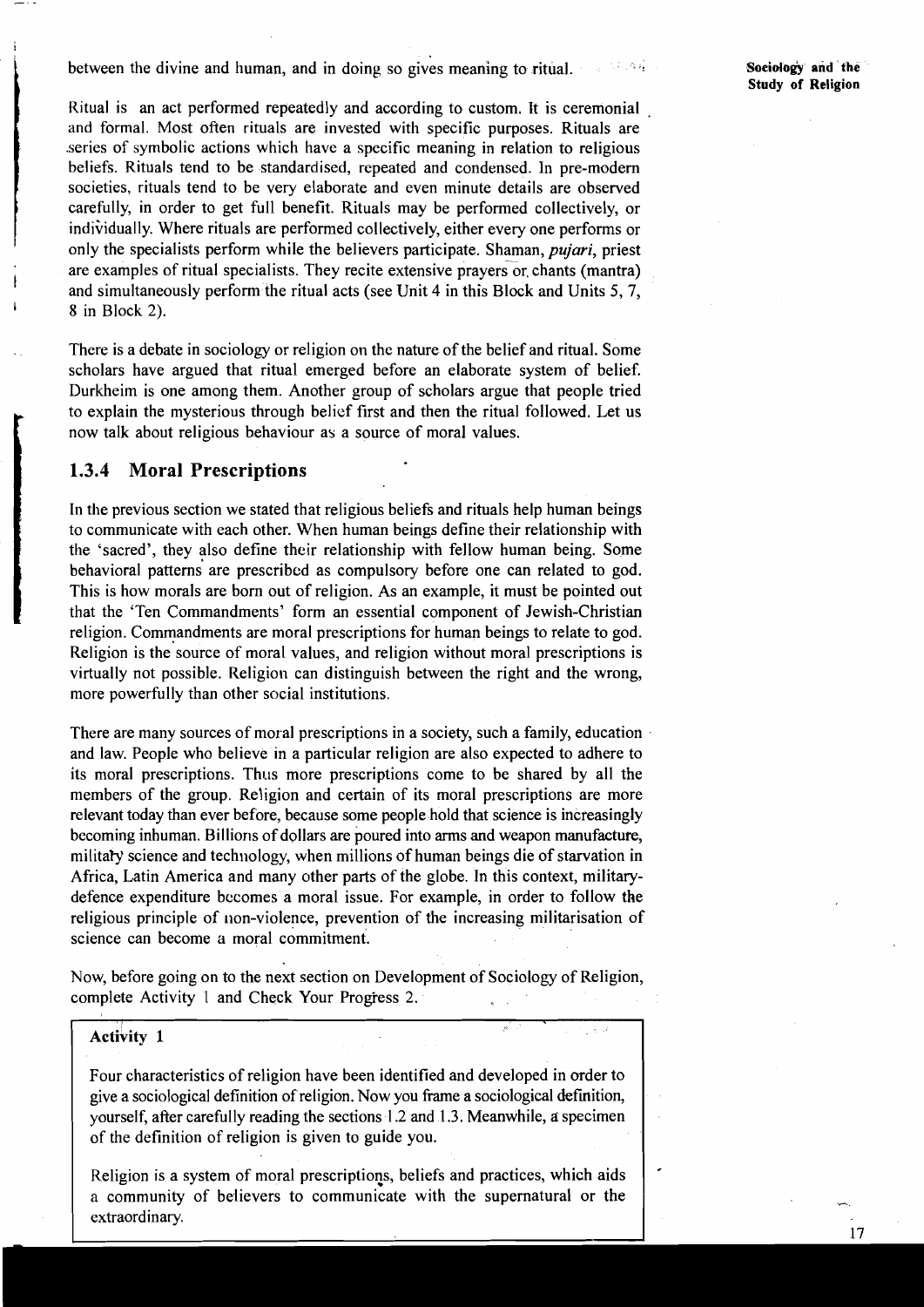|  |                                                                                                                                                                                                                                                                                                                                                                                                                                                                                                                                             | Define, in five lines, the idea of the supernatural |  |  |
|--|---------------------------------------------------------------------------------------------------------------------------------------------------------------------------------------------------------------------------------------------------------------------------------------------------------------------------------------------------------------------------------------------------------------------------------------------------------------------------------------------------------------------------------------------|-----------------------------------------------------|--|--|
|  |                                                                                                                                                                                                                                                                                                                                                                                                                                                                                                                                             |                                                     |  |  |
|  |                                                                                                                                                                                                                                                                                                                                                                                                                                                                                                                                             |                                                     |  |  |
|  |                                                                                                                                                                                                                                                                                                                                                                                                                                                                                                                                             |                                                     |  |  |
|  |                                                                                                                                                                                                                                                                                                                                                                                                                                                                                                                                             |                                                     |  |  |
|  |                                                                                                                                                                                                                                                                                                                                                                                                                                                                                                                                             |                                                     |  |  |
|  |                                                                                                                                                                                                                                                                                                                                                                                                                                                                                                                                             |                                                     |  |  |
|  |                                                                                                                                                                                                                                                                                                                                                                                                                                                                                                                                             |                                                     |  |  |
|  |                                                                                                                                                                                                                                                                                                                                                                                                                                                                                                                                             |                                                     |  |  |
|  | ii) What is a religious belief? Use five lines for your answer.                                                                                                                                                                                                                                                                                                                                                                                                                                                                             |                                                     |  |  |
|  |                                                                                                                                                                                                                                                                                                                                                                                                                                                                                                                                             |                                                     |  |  |
|  |                                                                                                                                                                                                                                                                                                                                                                                                                                                                                                                                             |                                                     |  |  |
|  |                                                                                                                                                                                                                                                                                                                                                                                                                                                                                                                                             |                                                     |  |  |
|  |                                                                                                                                                                                                                                                                                                                                                                                                                                                                                                                                             |                                                     |  |  |
|  |                                                                                                                                                                                                                                                                                                                                                                                                                                                                                                                                             |                                                     |  |  |
|  | $\label{def:main} \centering \begin{minipage}{0.9\linewidth} \begin{minipage}{0.9\linewidth} \begin{minipage}{0.9\linewidth} \end{minipage} \begin{minipage}{0.9\linewidth} \begin{minipage}{0.9\linewidth} \end{minipage} \begin{minipage}{0.9\linewidth} \end{minipage} \begin{minipage}{0.9\linewidth} \end{minipage} \begin{minipage}{0.9\linewidth} \end{minipage} \begin{minipage}{0.9\linewidth} \end{minipage} \begin{minipage}{0.9\linewidth} \end{minipage} \begin{minipage}{0.9\linewidth} \end{minipage} \begin{minipage}{0.9\$ |                                                     |  |  |

iii) What is a ritual? Use five lines for your answer.



iv) Why and how does, religion serve as a source of moral prescription?

- 
- v) List out, the sociological characteristics of religion. Use four lines for your answer.

# 

# **1.4 THE DEVELOPMENT OF ,SOCIOLOGY OF RELIGION**

Scholarly interest in religion is not a recent one. The Veda, Upanishad and the treatises of Greek, philosophers, like a Aristotle and Plato, are texts which show scholarly interest in religion. It has to be admitted that Theology (Have you heard about St. Augustine's 'Summa Theological'?) and Philosophy have gone far ahead in the study of religion than the relatively new and recent discipline of Sociology of Religion. Here, we are concerned with sociological interest in religion. Such classical sociologists as Durkheim and Weber studied in different ways the significance of religion. This interest is again revived in the present times. There are three observable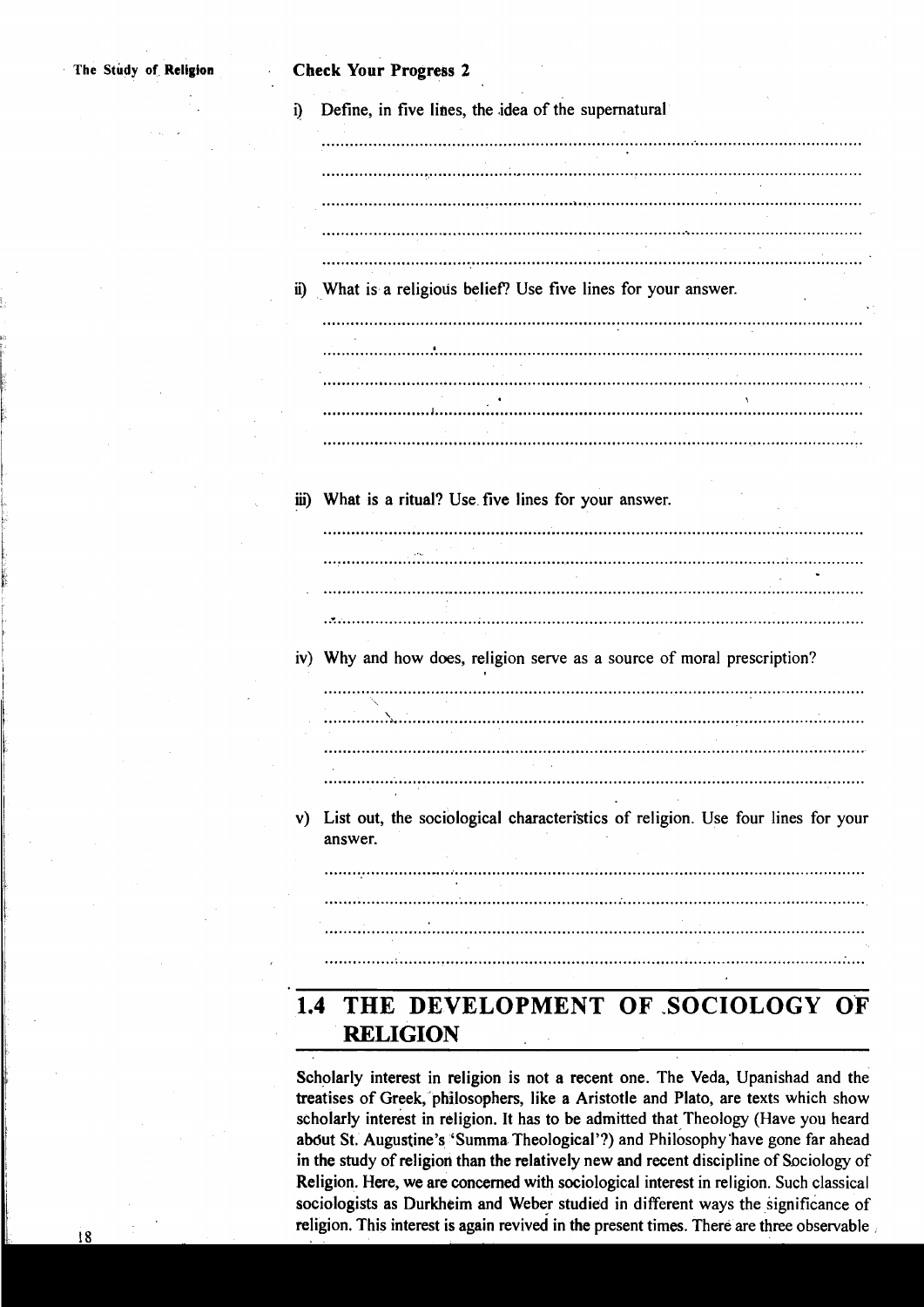**Sociology and the Study of Religion** 

trends in the sociology of religion.

- i) Sociological interest in religion began to emerge after the merchant-voyagers, missionaries and the colonialists 'discovered' the pre-modem societies. Here anthropologists and sociologists seemed to share an interest in religion (refer to Units 2 and 3 of this Block).
- iii Sociological interest in religion received an impetus following the industrial revolution in Europe. Industrial revolution followed the break-down of feudalism in the fifteenth century. Scholars of this stream were more interested in analysing the 'fate' of religion in the industrial world (see Block 2 of this course).
- ii) Sociological interest in religion is evident in those studies which trace the growth of religious revivalism in societies of late-industrial phase, and early post-industrial phase. Scholars of this stream are engaged i of religious revivalism in societies of late-industrial phase, and early post-industrial phase. Scholars of this stream are engaged in analysingthe reasons for the survival of religion. In this third stream, we witness the presence of a large number of third world scholars, who are concerned with questions of Islamic fundamentalism, and Sinhala-Buddhist and Hindu communalism (see Block 3 and **5** of this course).

**1.4.1 Pre-modern Societies I** During the first phase of the development of sociology of religion, the interest was focused mainly to tracing the origin and evolution of religion. Explanations of two



Religions, art, drama, and architecture influence society deeply world-wide.

types can be identified: individualistic explanations and social explanations. Individualists explanations either emphasised the cognitive (intellectual) or the emotional aspects of religion. Both varieties of explanation of religion by anthropologists and sociologists were based on material related to primitive people <sup>I</sup>around the world. Edward B. Tylor (1881) and Herbert Spencer (1882) **can** be called the intellectualists, because they opined that pre-modern man had to evolve religion in order to explain the phenomena of dreams, echoes and deaths **(see** Unit 2 of this Block). In their view, religion might vanish when its explanatory function is taken over by science.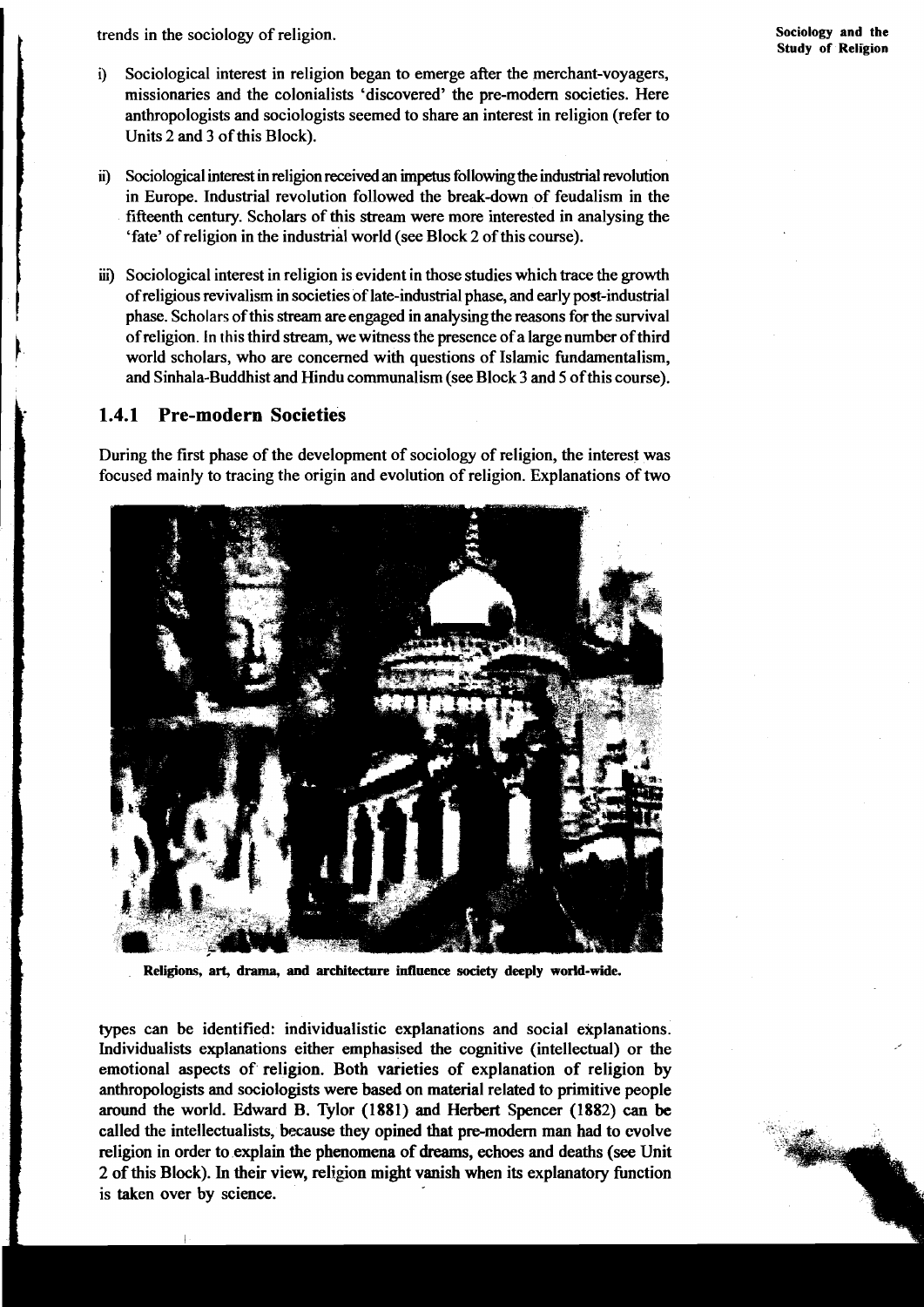**The Study of Religion** Some scholars, notably Paul Radin (1938), emphasised the emotional aspects of religion. According to this school of thought (see details in' Section 2.4 of Unit 2), relation is nothing but pre-modern person's emotional response to overcome a frightening situation. Religion, in this case, helps one to overcome one's feelings of powerlessness. Even Durkheim's (1912) understanding of religion emphasises the emotional component of religion. He holds that rituals and beliefs about the sacred emerge from the emotional outburst of the hunting tribes, when they come together after separation.

> In addition, Durkheim's explanation of religion includes its social dimension and functional necessities (see Unit 3 of this Block). Durkheim (1961:52-6) says, "Religion is a unified system of beliefs and practices relative to sacred things, that is to say things set apart and forbidden-beliefs and practices which unite into one single moral community called a church, all those who adhere to them". Durkheim identified tatemism as the elementary form of religion. The 'totem' is a sacred object which is also the marker of a social group. This totem is exalted during the 'collective effervescense' generated when individuals come together as a group. Rituals and beliefs not only emerge from the group, they also strengthen the solidarity of the group. Durkheim arpes that religion has survived from the immemorial, although in various forms; because it has performed specific functions for the society--the main function being 'integration' of society. Some of these functionalist arguments have been affirmed, elaborated and reconstructed by many scholars including Radcliffe-Brawn (l952), Talcott Parsons (1954) and Milton Yinger (1957). Units 2 and 3 of this Block deal in detail with the issues discussed in this subsection.

# **1.4.2 Industrial Societies**

Karl Marx (1818-1883) and Weber (1864-1920) are two important scholars who have explained religion in industrial societies in details (in relation to issues discussed in this sub-section see Units 10 and 11 Block 2 of this course). Both Karl Marx (1976) and Max Weber (1963) argue that religion is increasingly losing its reason or justification for existence and there will come a specific historical point after



**Generalized map of world religions**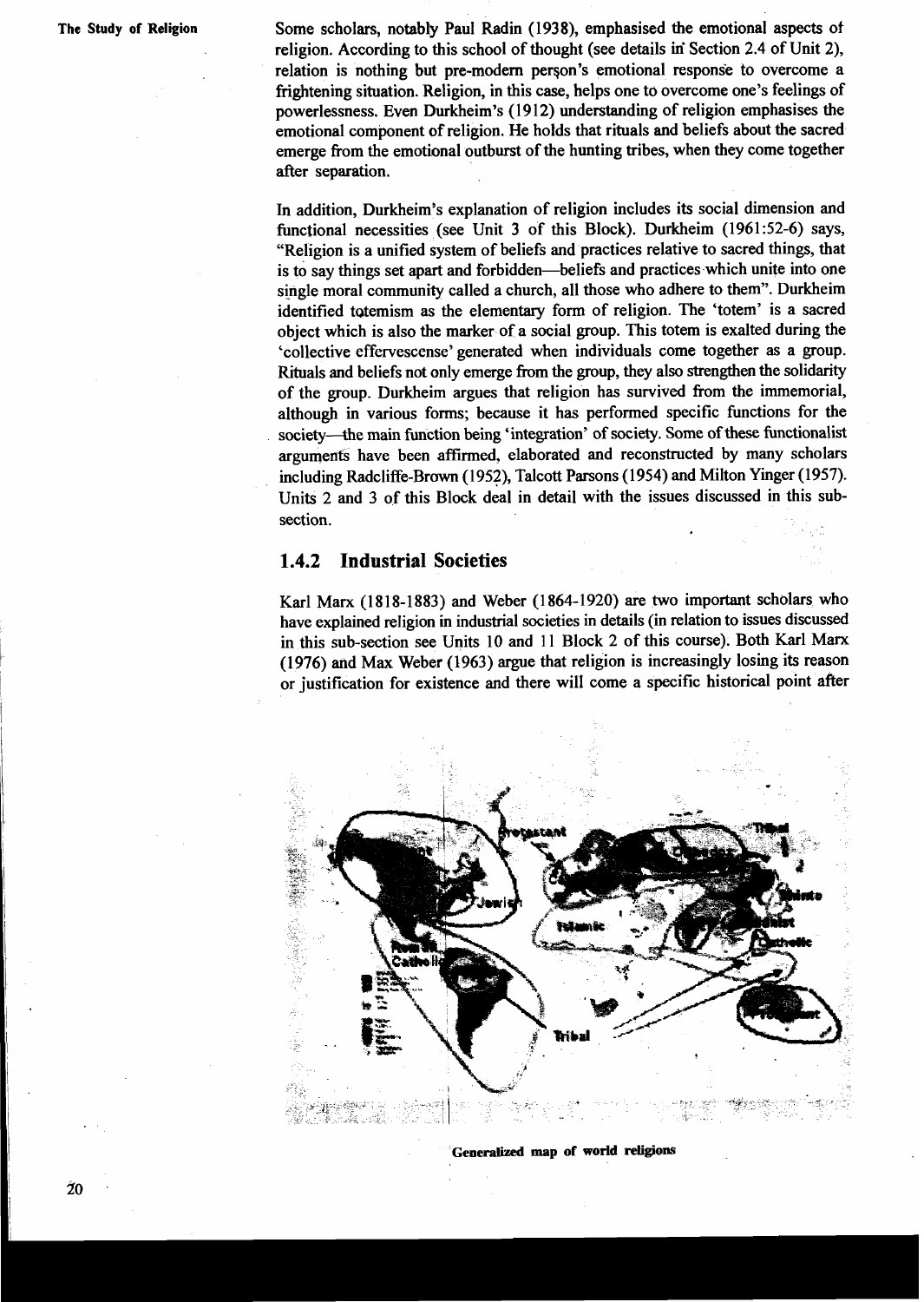which religion will be no more. For Max Weber, rationalisation is the main theme and for Karl Marx, class conflict. According to Karl Marx (1979), religion in this world of exploitation is an expression of distress and at the same time it is also a protest against the real distress. In order words, religion continues to survive because of oppressive social conditions. When this oppressive and exploitative condition is destroyed, religion will become unnecessary. Marx denied a place for religion in his utopian world of communism.

According to Karl Marx, religion is a component of superstructure (broadly, the world of ideas), which is a mere reflection of the base (broadly put, the mode production comprising relations of production and forces of production). There have been wide ranging debates among scholars both Marxist and non-Marxist, whether base or material condition can determine the superstructure or realm of ideas. Some neo-Marxist scholars argue that, in some cases, the realm of ideas many become relatively independent and try to subvert the material conditions or the **i** base.

Increasingly, religion has come to be accepted as a possible instrument of social change as well. Though Max Weber agreed that religion will vanish ultimately, he demonstrated the power of religious ideas to act as forces of development. By systematically analysing the doctrines of certain Protestant sects like Lutheranism, Calvinism and Pietisem, Weber came to believe that ethics generated by these sects have aided capitalist development in many European countries. The doctrine of predestination, perched by Calvin (1509-1564), said that god had chosen his people already, and one could live by faith alone. Calvin criticised all kinds of magical practices followed by Catholics. The doctrine of predestination aroused the question. "Am I one of the god's chosen? in the minds of the believers. This question resulted in the hard work and asceticism. Work became an end in itself, for it was for the greater glory of god. Work was no more a means to obtain wordly pleasures and prosperities. Asceticism combined with hardwork resulted in accumulation of wealth (capital) which was reinvested to accelerate the pace of industrialisation. Thus religious ideas generated by the Protestant sects aided capitalist development, according to Weber. You will learn more about this in Unit 10 of Block 2.

# **1.4.3 Religious Revivalism**

Though many of scholars predicted that religion would ultimately vanish, it has managed to survive. In fact, there has been a religious revivalism in many parts of the world.

In recent times there has been a fresh growth of fundamentalist Protestant sects in the United States. There has been religious revivalism in many Asian countries and religion tends to increasingly become a tool of political mobilisation. Meanwhile, in some of the Latin American countries, Christianity has become the tool of resistance against exploitation. Even where religion seems to lose its,hold in the sense of decreasing attendance in church ceremonies, a private religion is seemingly emerging. In order words, a personal interpretation of religious doctrines is tolerated. Some scholars raise doubts whether religion will vanish from the history mankind. They have analysed the evidence of religion found in the forms of rituals **ayd** beliefs in the so-called secular system like the **State,** Communism and Nationalism (see Unit 19 on Civil Religion, of Block 2). To be specific, if communism is analysed as a form of religion, no one should be surprised.

Before concluding the section, let me quote the words of Turner (1986:48), for they summarise the secret of the survival of religion, "Religion is not a cognitive system, a set of dogmas alone, it is a meaningful experience and experienced meaning".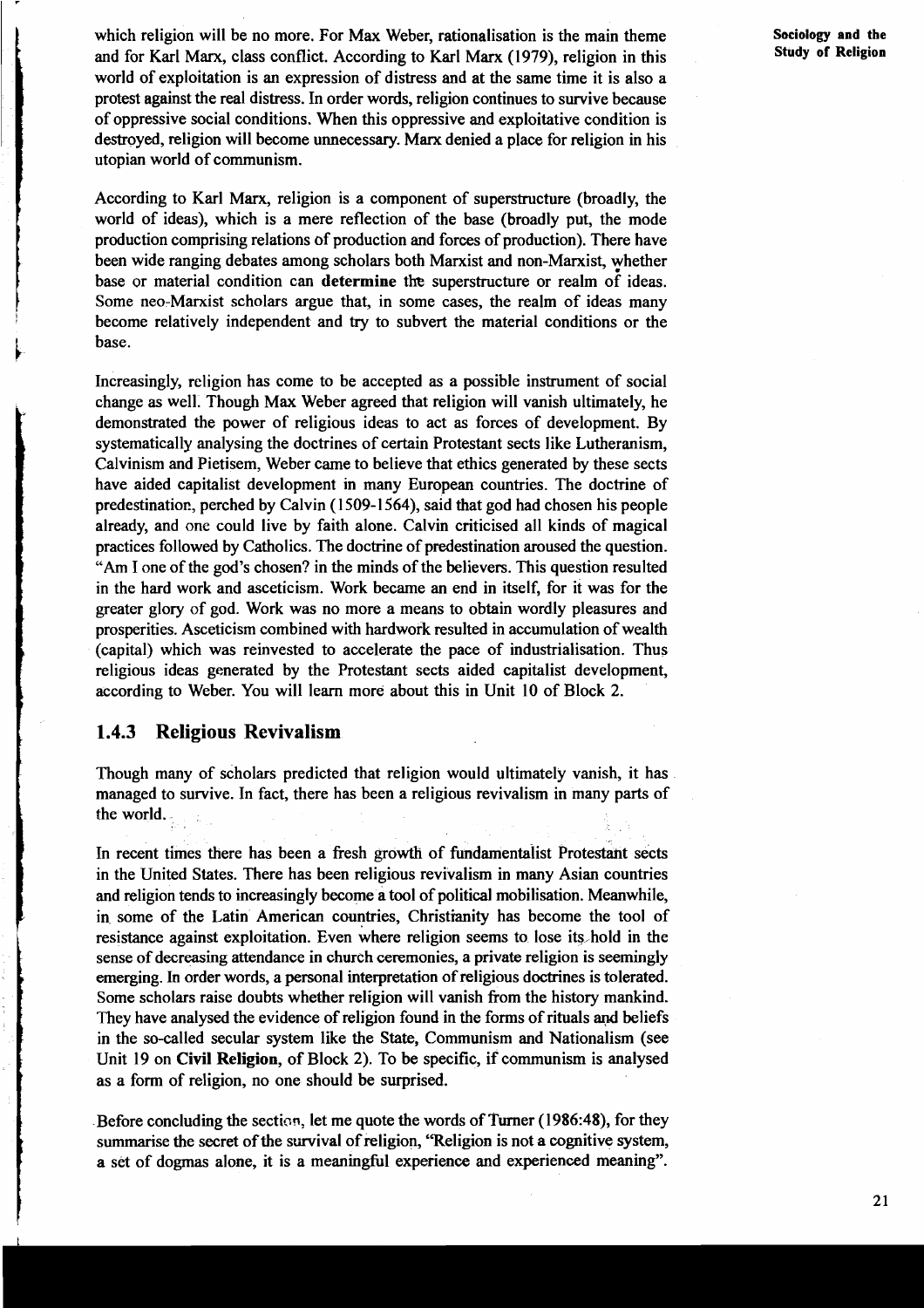## **Activity 2**

Is religious revivalism on the increase in almost all parts of the world? Give some examples of this phenomenon in India and abroad. In addition, write, in 250 words, your views on why religion is again popularly accepted and vigorously defended.

# **1.5 RELIGION AND OTHER RELATED SOCIAL PHENOMENA**

We shall now discuss the similarities and differences between religion, magic and science. Very often science is opposed to religion and magic is classified within religion. These arbitrary assumptions have to be clarified, for a better understanding of religibn, science and magic. For a detailed review of this topic see Unit 23 of Block 6 of ESO-03. Our reason for including this section in this unit is related to the fact that may anthropological and sociological studies have conventionally discussed this topic to analyse religious phenomena.

# **1.5.1 Religion and Magic**

Religion and magic reveal many similarities. Both of them deal with unobservable powers. They operate only.on the basis of faith of the adherent or believer. Both religion and magic can be explained as human attempts to cope with fears, frustrations and uncertainties of day-to-day life. Both in religion and magic attempts are made to direct the supernatural power **to** achieve specific ends, using certain techniques. Malinowski and Frazer are well-known scholars who have contributed richly to the understanding of magic and religion.

Religion refers to ultimate problems and meaning of human existence (e.g. death, failures etc.), whereas magic is concerned more with immediate problem like control of weather, drought, victory in battle, prevention of disease. Within religion, one prays to gods and pleads with them, whereas in magic, the magical manipulates the supernatural power. Religion makes a person believe in the power of the supernatural. On the contrary, in magical practices, the adherent believe in the own power to manipulate the power of the supernatural. It needs to be pointed out that religion and magic are not completly distinct.



**Magic attempts to direct the supernatural power to achieve specific ends**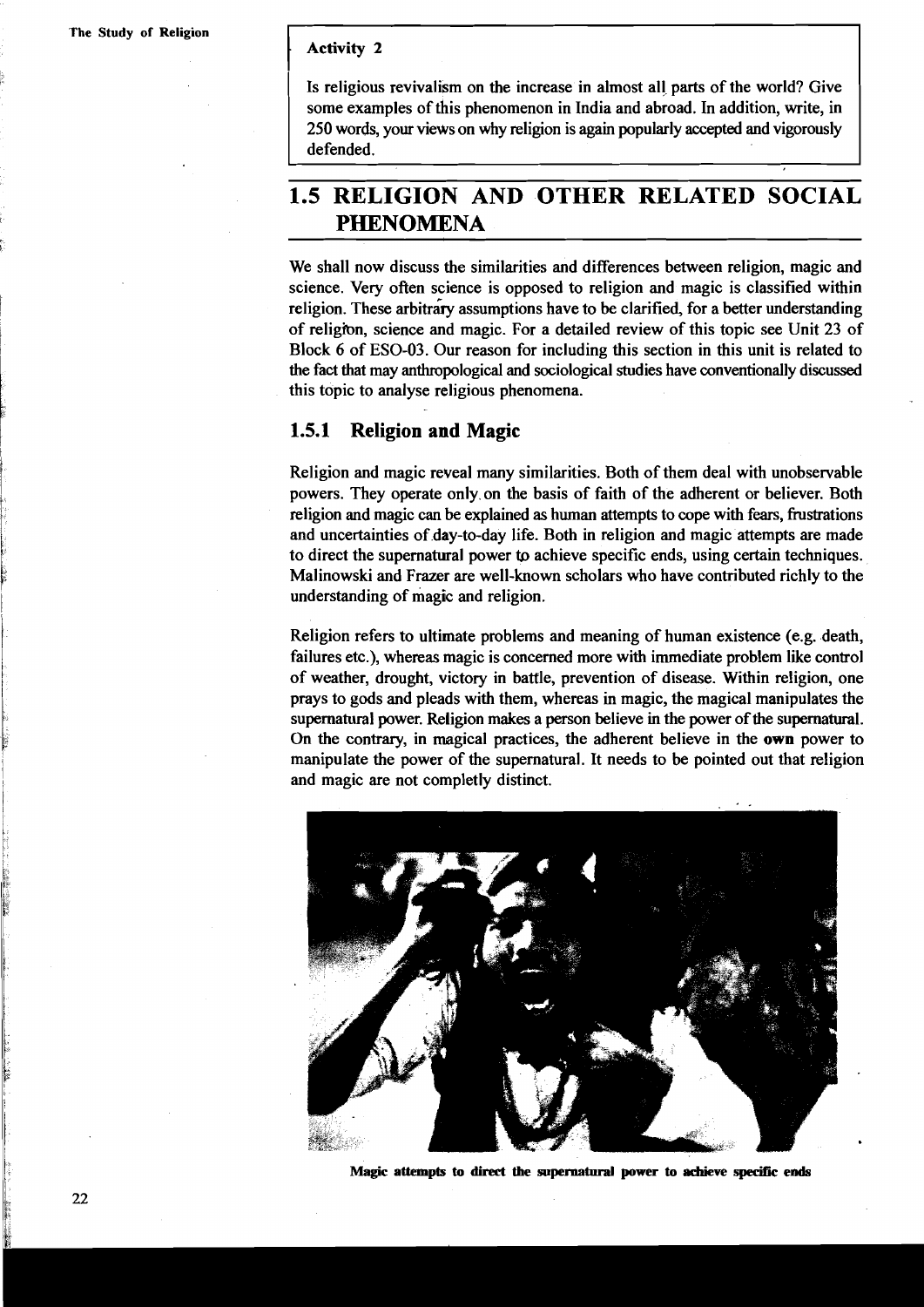Vermon (1962:63) explains that magic is dispensed in a buyer-seller situation , whereas religion follows the pattern of flock and the **shcphcrd.** In religion, a person feels powerless before the sacred, and accepts the supreme power and omnipotence of the sacred. A devotee prays and begs to the supreme. Moreover, religion demands a strong emotional involvement its adherents and is very personal. In magic, the magician is business like and undertake to manipulate the power of the supernatural, only for a 'price'. A magical act is more impersonal and follows a fixed formula. Religion has more of collective-orientation. Religion pursue common goals; it has a set of beliefs and common practice; it units its adherents as a community. In direct contrast, magic does not produce or even attempt to produce 'community' among the believers. Magic is more individualistic. Magic moreover does not provide a philosophy, a way of life or moral prescriptions, as religion does. A practitioner of magic, the magician represents only himself or herself. Whereas religious functionaries represent the religion or the community of believers. In view of its businesslike character, and reliance on magic formula magic was considered by Frazer, a renewed anthropologist, as a primitive form of science.

# **1.5.2 Religion and Science**

Science is a search for knowledge as well as method for solving problems. Both religion and science are forms of human understanding. Thus science and religion and human ways of relating themselves to reality. Science and religion try to make exploit the world of the unknown. Religion is more collectively oriented than science, but science too emphasises team-spirit and co-operation of the scientific community. Both science and religion claim access to truth. On many occasions in the past as well as present, in many a war, science and religion have acted against humankind. Both religion and science prescribe qualifications for their personnel.

Science insists that all phenomena that is observed should not be accepted at face value. Its value and meaning can be discovered through experimentation. All factors (time, place, persons, equipment, etc.) that can affect the results of such experiments are controlled in laboratory condition. Science differs from religion because it believes in neutrality and objectivity. Scientific method is claimed to have annulled the subjective biases. Science believes in precision and measurement, which is not possible for religion. Science brings the unknown to the level of observable reality. Religion cannot bring god to the level of observable phenomenon. Scientific knowledge has more concrete application in the form of technology, which might help in manipulating nature. Religion cannot establish such concrete and immediate results. Scientific knowledge and method are valid universally, whereas principles of religious life differ from society to society.

### **Check Your Progress 3**

i) State briefly, in five lines, the individualistic view of religion held by the intellectualists.

ii) Describe, in five lines, the origin and functions of religion, as explained by Durkheim.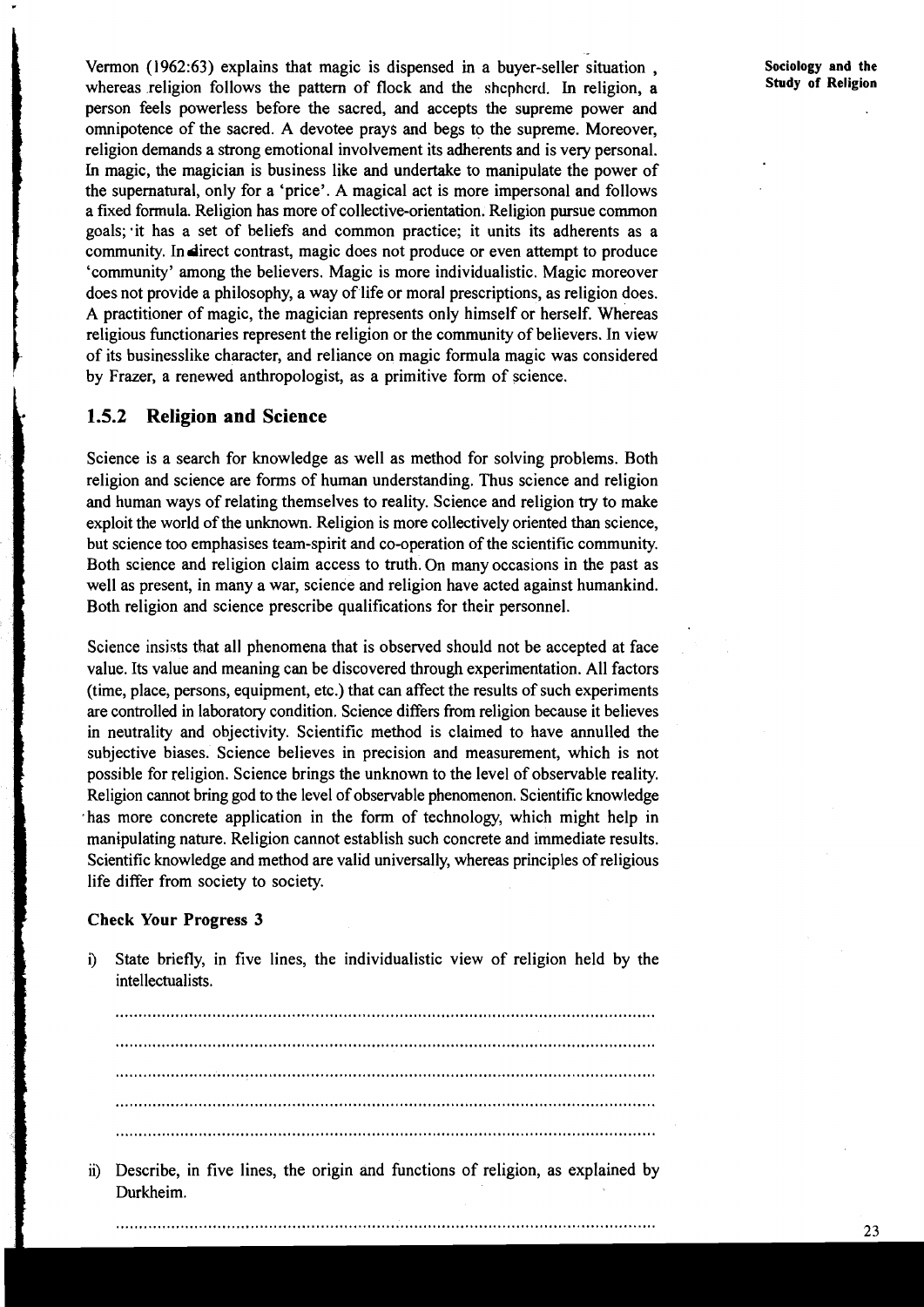| The Study of Religion |                                                                     |    |                                                                                                                                                 |
|-----------------------|---------------------------------------------------------------------|----|-------------------------------------------------------------------------------------------------------------------------------------------------|
|                       |                                                                     |    |                                                                                                                                                 |
|                       |                                                                     |    |                                                                                                                                                 |
|                       |                                                                     |    |                                                                                                                                                 |
|                       |                                                                     |    | iii) What is the role of religious ideas, according to Weberian thought? How did<br>Weber arrive at his thesis? Use five lines for your answer. |
|                       |                                                                     |    |                                                                                                                                                 |
|                       |                                                                     |    |                                                                                                                                                 |
|                       |                                                                     |    |                                                                                                                                                 |
|                       |                                                                     |    |                                                                                                                                                 |
|                       | iv) Mention, in five lines, any two differences magic and religion. |    |                                                                                                                                                 |
|                       |                                                                     |    |                                                                                                                                                 |
|                       |                                                                     |    |                                                                                                                                                 |
|                       |                                                                     |    |                                                                                                                                                 |
|                       | v) Match the following                                              |    |                                                                                                                                                 |
|                       | Webber<br>1)                                                        | a) | Religion is an emotional response to<br>overcome a frightening situation.                                                                       |
|                       | Marx<br>2)                                                          | b) | Religious ideas can become forces of<br>development.                                                                                            |
|                       | Durkheim<br>3)                                                      | C) | Religion explains the mysterious.                                                                                                               |
|                       | Spencer<br>4)                                                       | d) | Religion is a mode of protest.                                                                                                                  |

# **1.6. LET US SUM UP**

This unit introduced the course (ESO-05) by explaining the meaning of sociology of religion. First, it was established that religion is a social phenomenon because it is a system of shared beliefs and collective practices. Religious experiences are social experiences, not only because they are experienced in a group, but religious beliefs and practices themselves are a part of culture.

Secondly, it was demonstrated that sociology of religion differs fiom philosophy and theology. Sociology brings to the fore certain issues not considered by philosophy and theoiogy. Sociology, philosophy and theology. Though they differ among theniselves, are interlinked disciplines. Sociology of religion explains religious beliefs and practices in their social context, philosophy of religion tries to explain the truth or untruth about god, and theology tries to know about god by studying human experiences.

Thirdly, Sociological characteristics of religion were listed and elaborated. Religion is a social phenomenon, that is it is a system of shared beliefs and collective practices. Religion provides moral'prescriptions and it at its centre lies the idea of the sacred and supernatural.

Fourthly, the unit provided a brief sketch of the development of sociology of religion. Three phases were identified and elaborated. Intellectualism and emotionalism were the early sub-phase of the firsi,phase. The second phase examined the question of religion against the background of rapid industrialisation. Marx and Weber belonged ' to this phase. Marx considered religion to be a mode of protest. Religion will lose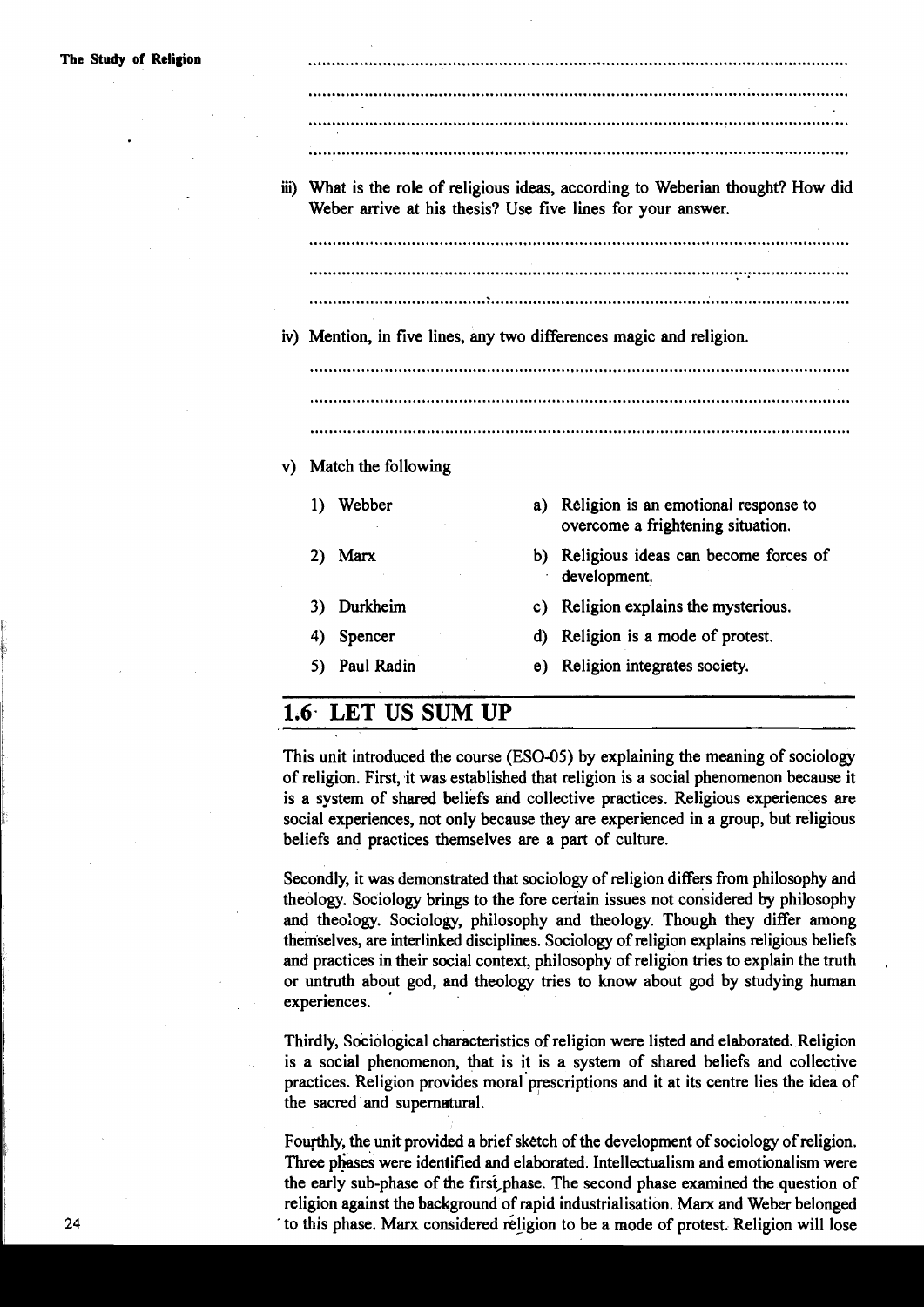its relevance, when the present exploitative conditions justifying it **ate** destroyed. Weber, developing his theory from the position of ethics of protestant sects, argued that religious ideas can be effective forces in development.

Finally, we stated the differences and similarities between religion, magic and science.<br>Religion is more collectively oriented and other-worldly, whereas magic is more<br>individualistic and this-worldly. It was also pointed Religion is more collectively oriented and other-worldly, whereas magic is more individualistic and this-worldly. It was also pointed out that both religion and science are ways of relating with reality, though they use different methods.

# I **1.7 KEY WORDS**

Beliefs: it is a tenet or body of tenets, held by a group. It refers to state or habit of mind in which trust or confidence is placed in some person or thing.

Faith: allegiance to duty or a person. Belief and trust in and loyality to God. Belief in the traditional doctrines of a religion.

**Magic:** standardised series of acts performed as a means of manipulating the supernatural to reach the desired end.

**Morality:** prescriptions of conduct for human beings.

**Protestant:** one who makes a protest. Here, the term refers to non-Catholic Christians who deny the universal authority of the Pope and affirm the Reformation principles of justification by faith alone, the priesthood of all believers and the primacy of the Bible as the only source or revealed truth.

**Revivalism:** the spirit of methods characteristics of religious revivals. A tendency to revive or restore.

**Rite of Passage:** a ceremony which marks the passage of time and is associated with a crisis or change of status for an individual, such as marriage, illness or death.

**Ritual:** the established form for a ceremony, particularly a religious ceremony.

Theology: the study of God and God's relation to the world. Theology: the study of God and God's relation to the world.<br> **1.8 FURTHER READING** 

O'Dea, Thomas **F,,** 1966. *The Sociology of Religion.* Prentice Hall : New Delhi

Robertson, Roland, 1970. *The Sociological Interpretation of Religion*. Basil Black well : Oxford

Yinger, J. Milton, 1957. *Religion, Society and the Individual.* Macmillan : New Yinge<br>
York<br>
1.9<br>
Chec

# **1.9 ANSWERS TO CHECK YOUR PROGRESS**

# Check Your Progress 1<br>
i) a) Yes<br>
b) Yes<br>
c) Yes<br>
d) No

- i) a) Yes
	- b) Yes
	- c) Yes
	- **d)** No